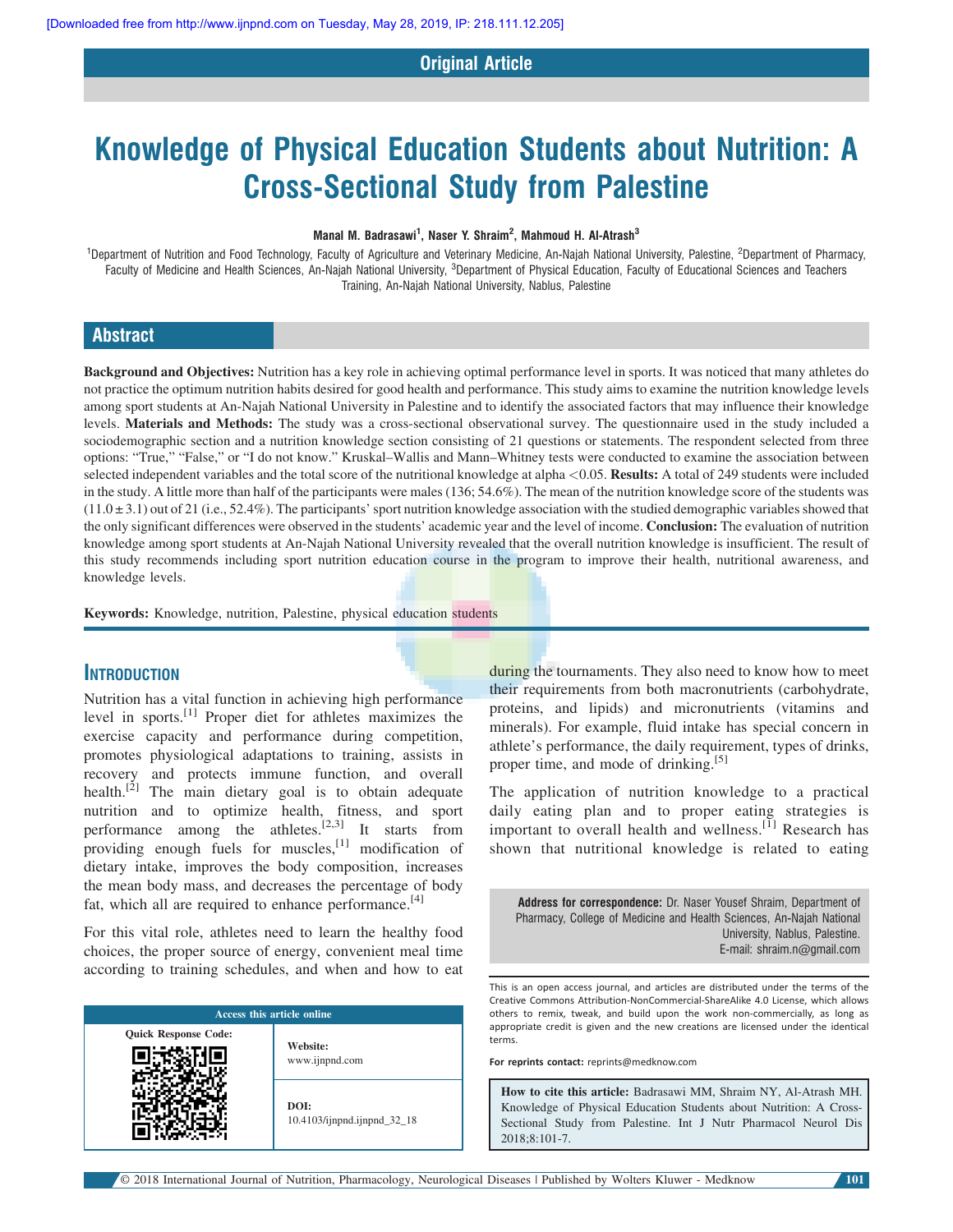behavior and is associated with better nutritional status and better dietary practices.<sup>[6]</sup> Heaney *et al.*<sup>[7]</sup> reported that athletes with high level of nutrition knowledge have a greater ability to use this knowledge to their daily dietary practices and behavior.<sup>[7]</sup>

Some studies explored the nutrition knowledge level among athletes and sport university students to assess their knowledge<sup>[3,8-12]</sup> and to design intervention educational programs.<sup>[13]</sup> Raymond-Barker *et al.*<sup>[10]</sup> went further to assess the nutrition knowledge in female athletes susceptible to female athlete triad syndrome.<sup>[10]</sup>

It was found that many athletes do not practice the optimum nutrition habits desired for good health and performance.<sup>[8]</sup> They lack sports nutrition knowledge, and so they might disseminate incorrect information.<sup>[9]</sup> Inadequate nutritional knowledge among participants was found in other studies.[8- 10,14] Furthermore, the level of nutrition knowledge was reported to be affected by several factors such as gender,<sup>[12]</sup> age, the level of education,<sup>[11]</sup> and sport disciplines.<sup>[3]</sup> However, other studies reported a good overall knowledge of nutrition.<sup>[3]</sup> It is maintained that better understanding of nutrition knowledge allows nutrition intervention to target the areas in need for improvement.[8]

Thus, the current manuscript aims to examine the nutrition knowledge levels among sport students at An-Najah National University in Palestine, as well as to identify the factors that may affect their knowledge levels.

# MATERIALS AND METHODS Study design, participants, and setting

The study design was an observational cross-sectional survey. A questionnaire was administered on Physical Education undergraduate students attending the sports teaching and training classes at the department of Physical Education at An-Najah National University in Palestine.

#### Sample size and sampling procedure

The sample size was estimated based on the number of students registered at the Department of Physical Education at An-Najah National University in Fall semester of 2017. Raosoft sample size calculator (http:// www.raosoft.com/samplesize.html) was used with predetermined margin of error of 5% and confidence level of 95%. A convenience sampling technique was used in this study. Eligible participants had to meet a set of inclusion criteria. These criteria are studying Physical Education; willing to participate and who had provided verbal consent to participate in the study; and completely filled the questionnaire form and answered all questions. The participant students were invited to participate by filling out the questionnaire in the presence of the researcher, and they were not allowed to refer to any information resources while answering the questions.

#### Data collection form

The data collection form was adapted from Ozdogan and Ozcelik<sup>[15]</sup> originally developed and validated to examine the nutrition knowledge of sports department students of universities in Turkey. It contained two parts: the first was allocated for the sociodemographic information (i.e., age, gender, income and area of living, academic standing, sport participation, and training hours) and the second for the 21 items on nutrition knowledge. The items were translated into Arabic to ensure that students understand the meaning of each item. The items on nutrition and sports nutrition were coded following the original scoring system (" $1 =$  Correct," " $0 =$ Incorrect," and " $0 = Do$  not know") and the total score was calculated for each participant.<sup>[15]</sup>

#### Statistical analysis

The Statistical Package for the Social Sciences (SPSS), version 21 (IBM-SPSS Statistics 21) was used to analyze the collected data. The normality test was performed for the nutritional knowledge scores using Kolmogorov–Smirnov test. Descriptive statistics including the means and standard deviations were used with interval data of the continuous dependent and independent variables, and the percentages used with the categorical variables. Kruskal–Wallis and Mann–Whitney tests were conducted to examine the association between selected independent variables and the total score of the nutritional knowledge at alpha  $< 0.05$ .

#### Ethical approval

The complete research protocol was approved by the Institutional Review Board at An-Najah National University before the initiation of this study. Besides, informed verbal consent was obtained from the participant students prior to the initiation of the study.

# **RESULTS**

#### Demographic properties

The total number of students enrolled at Physical Education department was 525 students divided on four different yearlevels. Using Raosoft sample size calculator, the sample size was estimated to be 223 participants. However, to minimize erroneous results and to increase the reliability of this study, the target sample size was set to be more. A representative sample was randomly selected from the population and consisted of 249 students. Table 1 shows the demographic characteristics of the sample participated in the study presented in frequencies and percentages. The difference in the number of male students (136; 54.6%) and female students (113; 45.4%) was small. The mean age of the participants was  $20.7 \pm 1.8$  years ranged from 17 to 28 years old. Ninety-three (37.3%) students were third-year students, whereas 62 (24.9%) were first and second years, and only 32 (12.9%) were from fourth year. The mean of years of playing sport games was  $3.8 \pm 3.1$  years, whereas the mean of the daily training hours was  $113 \pm 70$  min/day.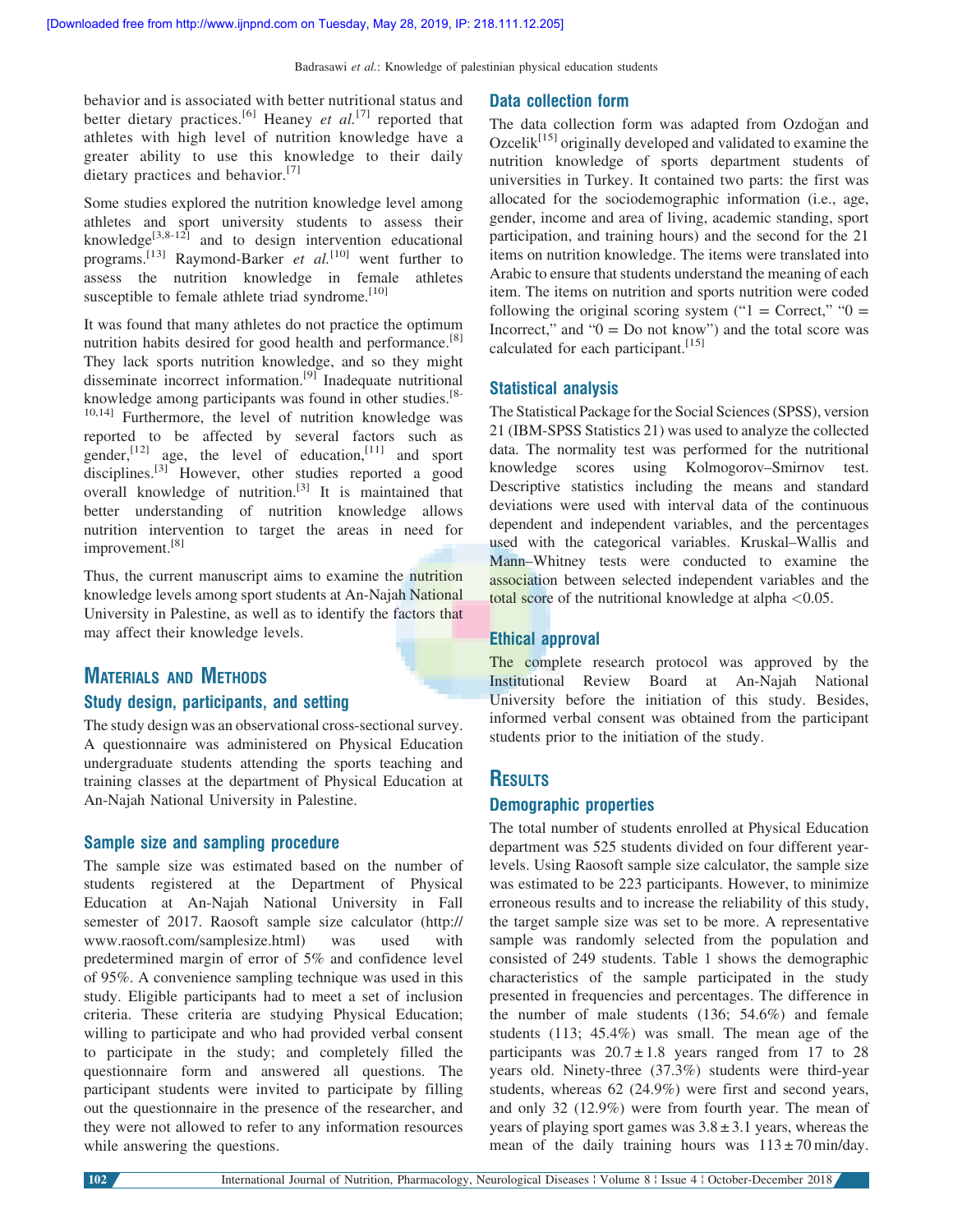| Table 1: Demographic characteristics of the participant<br><b>students</b> |                  |            |  |  |  |
|----------------------------------------------------------------------------|------------------|------------|--|--|--|
| <b>Demographic characteristics</b>                                         | <b>Frequency</b> | Percentage |  |  |  |
| Gender                                                                     |                  |            |  |  |  |
| Male                                                                       | 136              | 54.6       |  |  |  |
| Female                                                                     | 113              | 45.4       |  |  |  |
| Place of living                                                            |                  |            |  |  |  |
| City                                                                       | 137              | 55.0       |  |  |  |
| Village                                                                    | 105              | 42.2       |  |  |  |
| Camp                                                                       | 7                | 2.8        |  |  |  |
| Living status                                                              |                  |            |  |  |  |
| With family                                                                | 165              | 66.3       |  |  |  |
| Hostel                                                                     | 84               | 33.7       |  |  |  |
| Family income                                                              |                  |            |  |  |  |
| $<$ 2000                                                                   | 30               | 12.0       |  |  |  |
| 2000 to $<$ 5000                                                           | 128              | 51.4       |  |  |  |
| 5000 to $<$ 10,000                                                         | 61               | 24.5       |  |  |  |
| >10,000                                                                    | 30               | 12.0       |  |  |  |
| Academic year                                                              |                  |            |  |  |  |
| First                                                                      | 62               | 24.9       |  |  |  |
| Second                                                                     | 62               | 24.9       |  |  |  |
| Third                                                                      | 93               | 37.3       |  |  |  |
| Fourth                                                                     | 32               | 12.9       |  |  |  |
| Years of playing experience                                                |                  |            |  |  |  |
| $<$ 5 Years                                                                | 189              | 75.9       |  |  |  |
| $>5$ Years                                                                 | 60               | 24.1       |  |  |  |
| Favorite game                                                              |                  |            |  |  |  |
| Individual                                                                 | 50               | 20.1       |  |  |  |
| Team                                                                       | 103              | 41.4       |  |  |  |
| Both                                                                       | 96               | 38.6       |  |  |  |
| Smoking status                                                             |                  |            |  |  |  |
| Smoker                                                                     | 53               | 21.3       |  |  |  |
| Nonsmoker                                                                  | 196              | 78.7       |  |  |  |
| Chronic diseases                                                           |                  |            |  |  |  |
| Yes                                                                        | 6                | 2.4        |  |  |  |
| N <sub>0</sub>                                                             | 243              | 97.6       |  |  |  |
| Taking vitamins                                                            |                  |            |  |  |  |
| Yes                                                                        | 59               | 23.7       |  |  |  |
| No                                                                         | 190              | 76.3       |  |  |  |
| Taking ergogenic supplement                                                |                  |            |  |  |  |
| Yes                                                                        | 15               | 6.0        |  |  |  |
| No                                                                         | 234              | 94.0       |  |  |  |
| Body mass index                                                            |                  |            |  |  |  |
| Underweight                                                                | 32               | 12.9       |  |  |  |
| Normal weight                                                              | 159              | 63.9       |  |  |  |
| Overweight                                                                 | 49               | 19.7       |  |  |  |
| Obese                                                                      | 6                | 2.4        |  |  |  |

Table 1 summarizes the students' characteristics presented in frequencies and percentages. Figure 1 illustrates the BMI classification of the included students in the study according to their gender.

#### Nutrition knowledge score

Overall participants showed inadequate knowledge on nutrition and the mean of the nutrition knowledge score was  $11.0 \pm 3.1$  out of 21 (i.e., 52.4%). The students' scores ranged from 2 to 18 correct answers with a median and interquartile range of  $11.^{[9-12]}$  The highest score (i.e., 18 out of 21) obtained by 2% ( $n = 5$ ) of participant students in which three of them were in third year and the rest two were of fourth-year level. Table 2 shows the students' knowledge on nutrition associated with the studied demographic variables. More specifically, the only significant differences were observed in the students' academic year and the level of income using the Kruskal–Wallis test. Students in the first year had scored significant lower knowledge compared to the other academic years.

Table 3 demonstrated that the majority participant students answered correctly item number 19 (milk and milk products are the best source of calcium) where 204, 81.9% of the students gave the right answer, followed by question number 5 (vitamin D and sun exposure). A total of 80.7% of the participants answered it correctly, whereas the question with the lowest correct answer was item number 18, where only 14.5% ( $n = 36$ ) of the students selected the correct answer. Detailed results were listed in Table 3.

# **DISCUSSION**

This study is aimed to examine the nutrition knowledge among physical education undergraduate students at a public university in Palestine. Overall, the results of the study revealed that the study sample lacked the essential nutrition knowledge indicated by their low scores on the given items regardless of their demographic characteristics. However, the academic year and the level of income showed significant differences in the mean of nutritional knowledge score, evidenced by the significant mean differences among the groups.

The overall mean score of the nutritional knowledge was  $11.0 \pm 3.1$  out of 21. This score is considered insufficient as all items included basic nutritional knowledge that athletes or sports students should normally know. Similar results were reported in other previous studies.[8,9,16,17] For example, Andrews *et al.*<sup>[16]</sup> found that the mean score of the correct answers was 56.9% when they assessed the nutrition knowledge in sport students. Yahia et  $al$ <sup>[17]</sup> concluded that undergraduate university students including sports students had low level in nutrition knowledge but with a relatively higher mean score of the correct answers (17.9 out of 24). Likewise, Torres-McGehee et  $al.^{[9]}$  reported that adequacy of the nutritional knowledge was only among 9% of the athletes, whereas different findings were found in a recent study performed by Sadhu and Kotwal<sup>[18]</sup> in 2018, who have reported moderate-to-high nutrition knowledge among teenager athletes in India. As the evidence behind the sport nutrition information is controversial, this means the level of awareness and knowledge is different according to institute or team administration. Moreover, each study used different tool to assess the knowledge and nutrition information.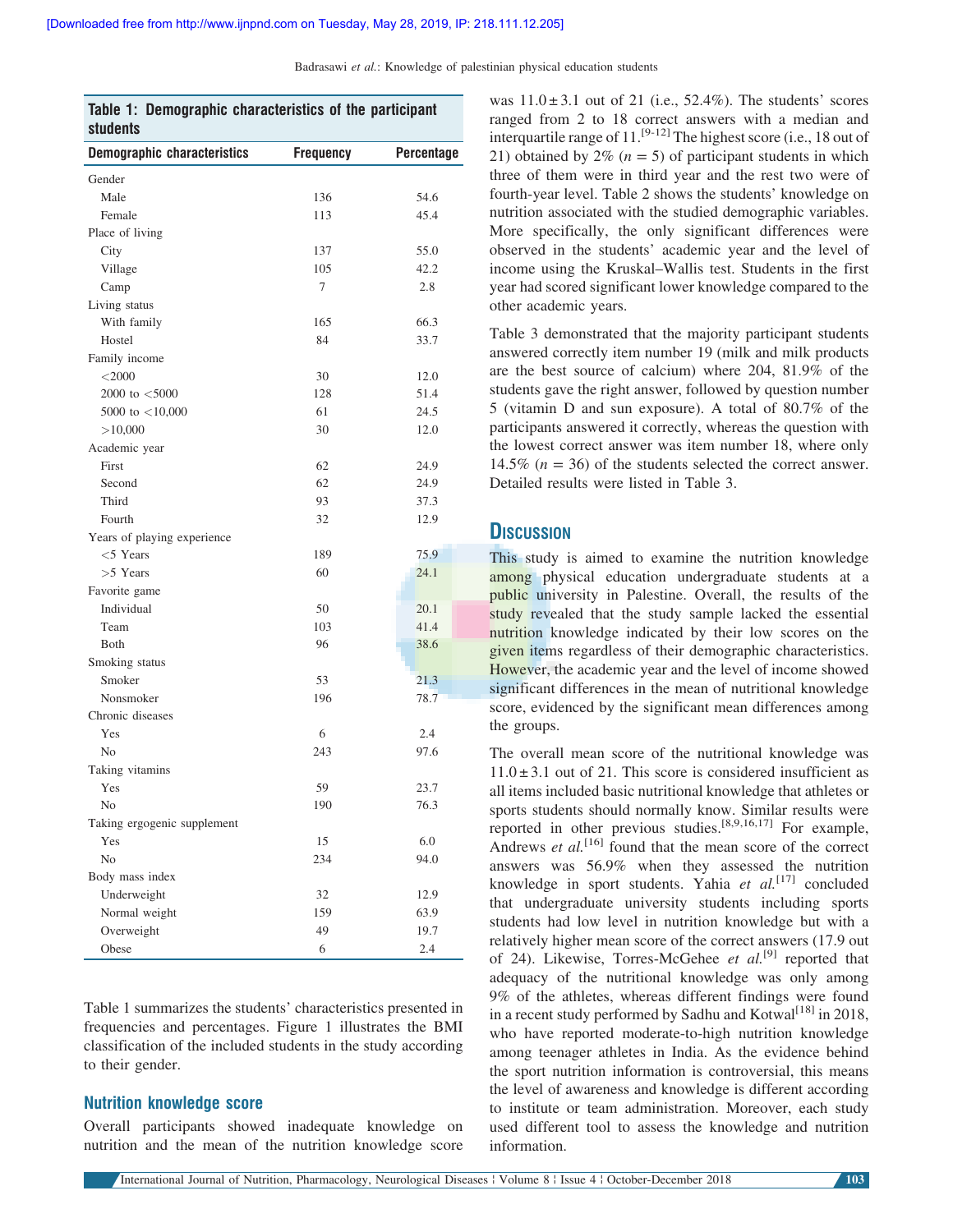

**Figure 1:** Participants' BMI classification according to gender ( $P < 0.05$ , using Chi-square test)

| Table 2. Association between the socioueningraphic and<br>obtained knowledge scores |        |                                       |                    |  |  |  |
|-------------------------------------------------------------------------------------|--------|---------------------------------------|--------------------|--|--|--|
|                                                                                     | N      | <b>Total score</b><br>(mean $\pm$ SD) | P<br>value         |  |  |  |
| Male                                                                                | 136    | $10.9 \pm 3.2$                        | 0.649 <sup>1</sup> |  |  |  |
| Female                                                                              | 113    | $11.1 \pm 3.0$                        |                    |  |  |  |
| City                                                                                | 137    | $11.0 \pm 3.1$                        |                    |  |  |  |
| Village                                                                             | 105    | $10.9 \pm 3.2$                        | $0.687^2$          |  |  |  |
| Camp                                                                                | $\tau$ | $12.0 \pm 2.2$                        |                    |  |  |  |
| With family                                                                         | 165    | $10.9 \pm 2.9$                        | 0.53 <sup>1</sup>  |  |  |  |
| Hostel                                                                              | 84     | $11.2 \pm 3.6$                        |                    |  |  |  |
| First                                                                               | 62     | $9.8 \pm 2.9$                         |                    |  |  |  |
| Second                                                                              | 62     | $11.1 \pm 3.0$                        | $0.005*$           |  |  |  |
| Third                                                                               | 93     | $11.5 \pm 3.1$                        |                    |  |  |  |
| Fourth                                                                              | 32     | $11.7 \pm 3.2$                        |                    |  |  |  |
| Underweight                                                                         | 32     | $10.7 \pm 3.0$                        | 0.721              |  |  |  |
| Normal<br>weight                                                                    | 159    | $10.9 \pm 3.1$                        |                    |  |  |  |
| Overweight                                                                          | 49     | $11.4 \pm 3.0$                        |                    |  |  |  |
| Obese                                                                               | 6      | $103 \pm 4.6$                         |                    |  |  |  |
| Individual                                                                          | 49     | $12.0 \pm 2.8$                        | 0.059 <sup>2</sup> |  |  |  |
| Team                                                                                | 100    | $11.2 \pm 2.8$                        |                    |  |  |  |
| Both                                                                                | 94     | $10.8 \pm 2.9$                        |                    |  |  |  |
| Yes                                                                                 | 15     | $10.9 \pm 2.9$                        | 0.92 <sup>1</sup>  |  |  |  |
| N <sub>o</sub>                                                                      | 234    | $11.1 \pm 3.1$                        |                    |  |  |  |
| Yes                                                                                 | 59     | $10.8 \pm 2.9$                        | 0.611 <sup>1</sup> |  |  |  |
| N <sub>0</sub>                                                                      | 190    | $11.1 \pm 3.2$                        |                    |  |  |  |
| $<$ 2000                                                                            | 30     | $10.3 \pm 2.6$                        | $0.026^{2}$        |  |  |  |
| 2000-5000                                                                           | 128    | $11.1 \pm 3.2$                        |                    |  |  |  |
| 5000-10,000                                                                         | 61     | $11.8 \pm 2.4$                        |                    |  |  |  |
| >10,000                                                                             | 30     | $9.8 \pm 4.2$                         |                    |  |  |  |
|                                                                                     |        |                                       |                    |  |  |  |

Table 2: Association between the

<sup>1</sup>Using nonparametric Mann–Whitney test. <sup>2</sup> Using nonparametric Kruskal–Wallis test.\*\*Correspondence to Significant at  $P < 0.05$  using Kruskal–Wallis test.

The study sample was comparably distributed according to gender; the males represented 54.6% and females 45.4% of the study sample. Female students showed slightly higher

level of nutritional knowledge  $11.1 \pm 3.0$  as compared to males  $(10.9 \pm 3.2)$ ; however, the differences did not reach the significant level. Similar finding was reported in a study conducted by Dunn et  $al$ ,  $^{[12]}$  whereas other study performed in Korea reported significantly higher nutrition knowledge in females as compared to males.<sup>[19]</sup> In general, females were found to be more aware of diet and health issues and embrace dietary changes to a greater degree than men.<sup>[20]</sup> There are at least four possible explanations for the higher rate of dietary guideline compliance among women. First, women are more knowledgeable about food, nutrition, health, and their relationships. Second, women exhibit more positive health and food-related beliefs and attitudes. Third, women manifest a more heightened concern about their personal and physical appearance than men do. Fourth, women more likely prefer the taste of healthy foods and meals than men.<sup>[21]</sup>

The increase of the level of nutrition knowledge with the academic years was reported in this study, evidenced by significant increase in the total score of the correct answers; it was found that the total score among first-year students is  $9.8 \pm 2.9$ , whereas it was  $11.1 \pm 3.0$  among second,  $11.5 \pm 3.1$  among third years, and  $11.7 \pm 3.2$  among the fourth years; this significant increase may be because the later years students have better in knowledge in many health aspect during their study courses.<sup>[15]</sup>

The current study informed that the economic status has impact on the nutritional knowledge, as the level of income less than 2000 group and more than 10,000 group have lower scores of correct answers, whereas the rest is around or slightly above the mean. This finding is supported by the literature, in a study conducted in Australia by Hendrie et  $al$ <sup>[22]</sup> where they reported significant difference in nutritional knowledge in different socioeconomic classes in community-based study.

Addressing the macronutrients (carbohydrate, protein, and fat) data as source of energy was assessed in items 1, 2, and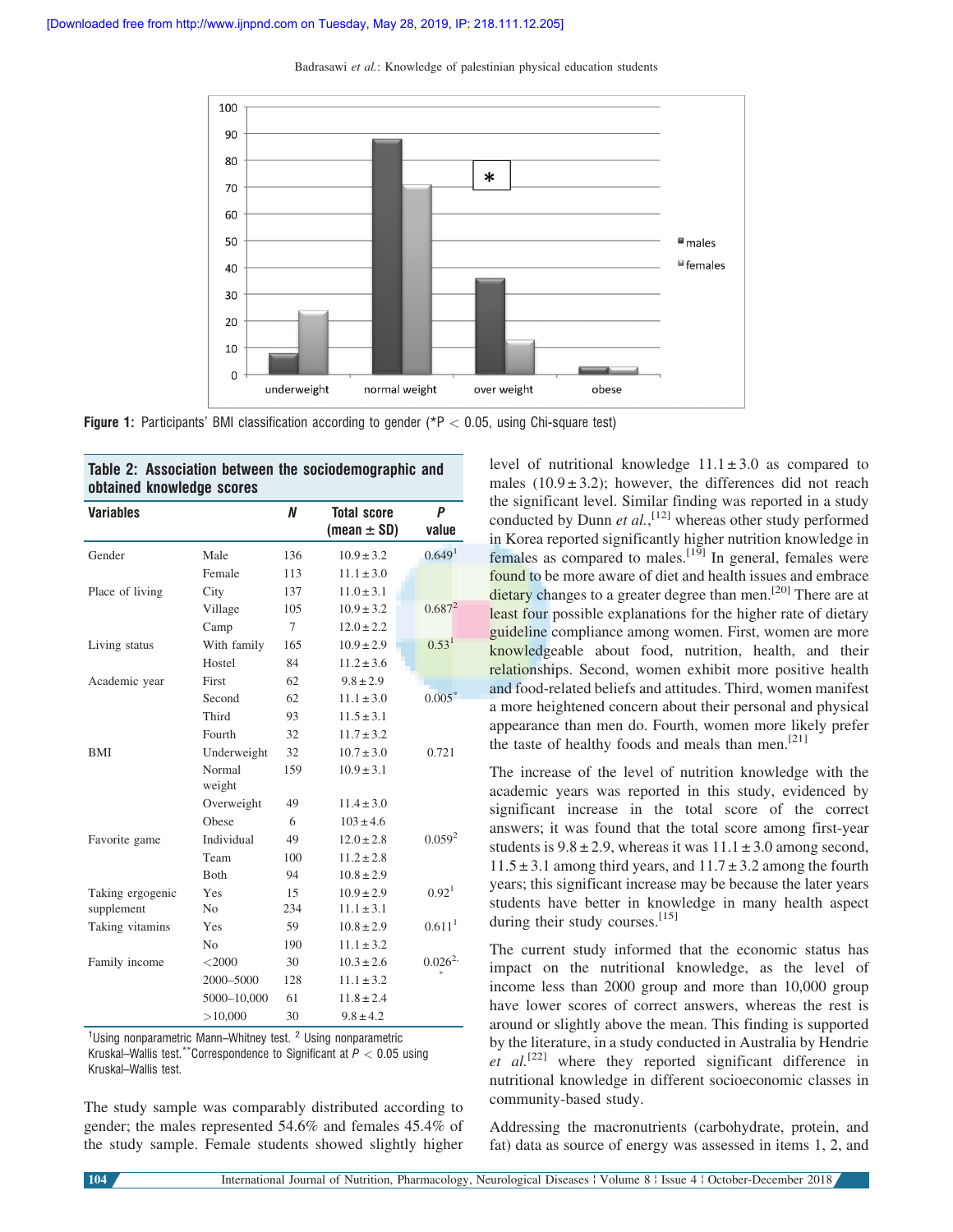| <b>Knowledge items</b>                                                                                           | $CA, N$ $(\%)$ | $WA/DK, N$ (%) |
|------------------------------------------------------------------------------------------------------------------|----------------|----------------|
| 1. Protein is the main energy source for the muscle $(F)$                                                        | 49 (19.7)      | 200(80.3)      |
| 2. Fats have important roles in the body (T)                                                                     | 196 (78.7)     | 53(21.3)       |
| 3. Iron-deficiency anemia results in a decrease in the amount of oxygen that can be carried in the blood (T)     | 170 (68.3)     | 79 (31.7)      |
| 4. Iron in meat is absorbed at the same rate as iron in a plant food $(F)$                                       | 132(53)        | 117(47)        |
| 5. The body can synthesize vitamin D upon exposure to the sun (T)                                                | 201 (80.7)     | 48 (19.3)      |
| 6. Vitamin supplementation is recommended for all physically active people (F)                                   | 70(28.1)       | 179 (71.9)     |
| 7. During the activity, feeling thirsty is an enough indicator of the need for liquid (F)                        | 64(25.7)       | 185 (74.3)     |
| 8. Skipping meals is justifiable if you need to lose weight quickly (F)                                          | 152(61)        | 97 (39)        |
| 9. The food like chocolate, biscuits, chips are the most appropriate foods to be consumed after the training (F) | 180(72.3)      | 69 (27.7)      |
| 10. Vitamins are good sources of energy (F)                                                                      | 44 (17.7)      | 205(82.3)      |
| 11. Alcohol consumption can affect absorption and utilization of nutrients (T)                                   | 140 (56.2)     | 109(43.8)      |
| 12. Saturated and unsaturated oils both have the equal effect on the health (F)                                  | 142(57)        | 107(43)        |
| 13. Eating carbohydrates makes you fat (F)                                                                       | 79 (31.7)      | 170(68.3)      |
| 14. Dehydration decreases performance (T)                                                                        | 195(78.3)      | 54 (21.7)      |
| 15. The last meal before a competition should be consumed 3–4 h before the competition (T)                       | 164(65.9)      | 85(34.1)       |
| 16. Males and females at the same age group spend equivalent amount of calorie during the same exercise (F)      | 169(67.9)      | 80(32.1)       |
| 17. Bananas are good sources of potassium (T)                                                                    | 157(63.1)      | 92 (36.9)      |
| 18. Salt is an essential part of a healthy diet $(F)$                                                            | 36(14.5)       | 213 (85.5)     |
| 19. Milk and milk products are the best sources of calcium (T)                                                   | 204 (81.9)     | 45(18.1)       |
| 20. Basic sugars like cube sugar, jam, honey are the most suitable energy sources for sportsmen (F)              | 81 (32.5)      | 168(67.5)      |
| 21. Glycogen muscles store carbohydrate (T)                                                                      | 118 (47.4)     | 131 (52.6)     |
| $CA = correct answer$ . $DK = don't know$ . $WR = wrong answer$ .                                                |                |                |

Table 3: Frequencies and percentages of participant students answered the 21 statement—knowledge questions (with correct answers provided beside each statement;  $T = true$  and  $F = false$ )

13. The knowledge item 1 asked about the use of protein as main energy source for muscle. Although it is necessary for athletes to know the fact that protein is not the main source of energy, in the study, we found that only  $20\%$  of the participants answered the question correctly. Different results were reported in the Turkish study where the majority of the respondents (77.8%) answered the question correctly.<sup>[15]</sup> Fat plays an essential role in human body (knowledge item 2) achieved high percentage of correct answers 79%. As this fact is very basic, such result is expected. The relationship between the carbohydrate intake and obesity was mentioned in knowledge item 13, only 32% of the answers were correct; the balance between the energy intake and the energy expenditure is behind the relationship; the carbohydrate intake have to be within the acceptable range of carbohydrate intake  $(45\% - 60\%)$  of the total energy requirement.[23] Similar question was asked in a different study, the percentage of correct answer was 56.3% of the total answers.[15]

 $\text{Volpe}^{[24]}$  declared the micronutrient requirements in athletes, iron among the crucial minerals that affect the performance, and have major implications among athletes. The role of iron includes formation of the hemoglobin, myoglobin, and enzymes for energy utilization, in addition to the differences in iron absorption and bioavailability according to dietary sources. In our study sample, the answers regarding the iron role in athletes "knowledge items 3 and 4" were 68% and 53% correct, respectively, which mean the study participants are relatively aware of this crucial role of iron for them as athletes.

Sun exposure as a source of vitamin D as a fact is comparatively known among the study sample as 80.7% of the students answered it correctly. Similar results was reported in the study conducted by Ozdogan and  $Ozcelik<sup>[15]</sup>$  in which approximately two-third of the students answered the question. The growing international concern about vitamin D deficiency highlighted the role of sun exposure to enhance vitamin D status and decrease the prevalence of deficiency or inadequacy.[25]

Time of meals before and after the training or the competition is important; the need to increase the energy store before the training and to restore the depleted energy store after the exercise has significant role in the performance.<sup>[26]</sup> Item no. 15 probed the proper time of the last meal before the exercise, about two-third of the participants answered correctly the statement. This percentage was lower than the percentage of correct answer of similar question (81.6%) who gave correct answer in Turkey.[15]

Knowledge item no. 16 examined the factors that affect the energy requirements: gender, age, weight, and height; nearly 33% of the answers were false. This rate of incorrect answer reflects confusion regarding the factors that affect the energy requirement in general and among the athletes specifically, which assign lack of basic knowledge in this field. The effect of meal skipping on weight loss is recommended (item no. 8) was answered correctly by 61% of the study sample. Similar question in the study of Ozdoğan and Ozcelik<sup>[15]</sup> got very low percentage of correct answer around 12%, which indicate poor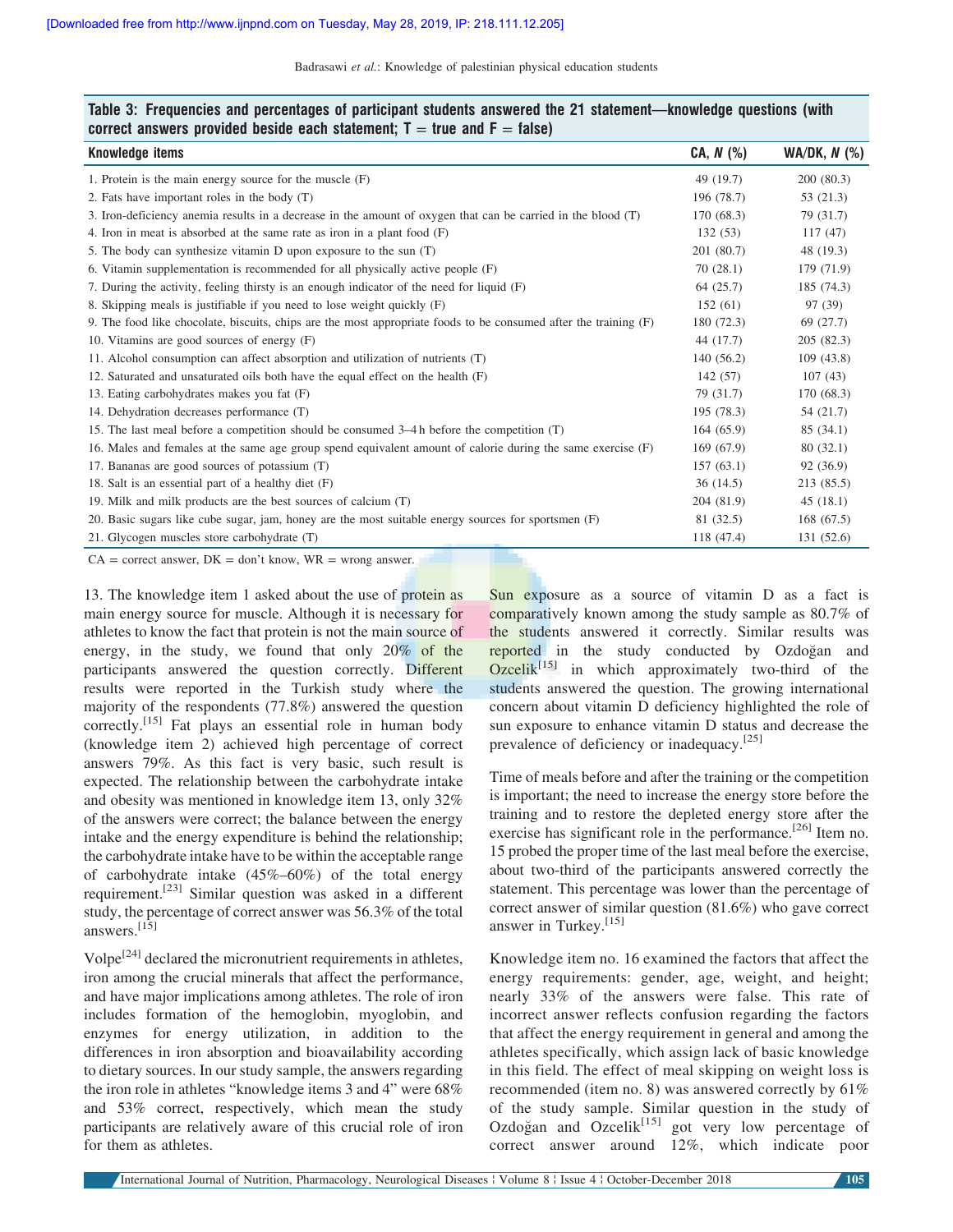knowledge regarding the effect of meal distribution on weight and health. With regard to the role of the vitamins as energy source (item no. 10) and the necessity of the vitamin supplementation (item no. 6), low percentages of correct answers were obtained by respondents (i.e., 17.7% and 28.1%, respectively), which tick a poor understanding of the vitamins role and requirements among the study group.Nutrients and diseases relationship was questioned in item no. 12 through asking about the effect of different fat types (saturated and unsaturated) have same effect on health; the correct answers were observed by 57% of the participants; this percentage was much higher than what was reported among Turkish students  $(32.7\%)$ .<sup>[15]</sup> Decreasing the amount of saturated fat from the total dietary fat is recommended for normal population and for athletes<sup>[26]</sup> as the saturated fat has more adverse effect on health; however, the results from both of aforementioned studies pointed out that the students are not aware of this recommendation.

Finally, glycogen store in muscle is among the major nutrition implications in sports, which include glycogen depletion after exercise, glycogen loading regimen before the competition, and recommendation to increase the glycogen stores in muscle.<sup>[26]</sup> Knowledge item no. 21 asked about the ability of muscle to store the carbohydrate as glycogen, and the percentage of correct answer among the participants was 47.7%. This percentage is considered low if we consider the important implication of this glycogen store on athletes' performance.

# **CONCLUSION**

The evaluation of nutrition knowledge among sport students at An-Najah National University revealed that the overall nutrition knowledge is insufficient, with absence of statistically significant differences between males and females students. The level of the nutrition knowledge was affected by the academic years; students at the first year of study have lower nutrition knowledge. The result of this study recommends sport nutrition education course in the program to improve their health and nutritional awareness and knowledge levels. Further research is required to assess the nutritional status and dietary practices of the sport students and to design intervention research to improve the knowledge and so improve the dietary practices among the sport students.

# **Limitations**

The current study only explored the nutrition knowledge, neither the attitude nor the practices. The study design lacks the assessment of the practices and nutritional status, in addition to academic excellence. The study did not target the students who are categorized as athletes, did not report the number of nutrition education courses that the participants may attend. The generalization of the results is limited as the sample of participant students was taken from An-Najah

National University alone and may not be representative of all Physical Education students.

#### Acknowledgments

The authors thank Prof Ozdogan Y. for granting the permission to use his validated instrument tool. The authors thank the students who participated in this study.

#### Authors' contributions

MMB conducted the statistical analyses, interpreted the data, and drafted the initial manuscript; NYS conceived the idea for the study, led study design, coordinated data collection, and conceptualized and drafted the manuscript; MHA-A collected the data, entered the data into SPSS, and helped in the statistical analyses. All authors have read and approved the final version of the manuscript and agree with the order of presentation of the authors.

#### Financial support and sponsorship

Nil.

#### Conflicts of interest

There are no conflicts of interest.

# **REFERENCES**

- 1. Indoria A, Singh N. Role of nutrition in sports: A review. Indian J Nutr 2016;3:147.
- 2. Broad EM, Cox GR. What is the optimal composition of an athlete's diet? Eur J Sport Sci 2008;8 57-65.
- 3. Nazni P, Vimala S. Nutrition knowledge, attitude and practice of college sportsmen. Asian J Sports Med 2010;1:93-100.
- 4. Maughan RJ, Shirreffs SM. Nutrition for sports performance. Issues and opportunities. Proc Nutr Soc 2012;71:112-9.
- 5. Purcell LK, Canadian Paediatric Society PS, Exercise Medicine S. Sport nutrition for young athletes. Pediatr Child Health 2013;18:200-5.
- 6. Spronk I, Kullen C, Burdon C, O'Connor H. Relationship between nutrition knowledge and dietary intake. Br J Nutr 2014;111:1713-26.
- 7. Heaney S, O'Connor H, Naughton G, Gifford J. Towards an understanding of the barriers to good nutrition for elite athletes. Int J Sports Sci Coach 2008;3:391-401.
- 8. Devlin BL, Belski R. Exploring general and sports nutrition and food knowledge in elite male Australian athletes. Int J Sport Nutr Exerc Metab 2015;25:225-32.
- 9. Torres-McGehee TM, Pritchett KL, Zippel D, Minton DM, Cellamare A, Sibilia M. Sports nutrition knowledge among collegiate athletes, coaches, athletic trainers, and strength and conditioning specialists. J Athl Train 2012;47:205-11.
- 10. Raymond-Barker P, Petroczi A, Quested E. Assessment of nutritional knowledge in female athletes susceptible to the female athlete triad syndrome. J Occup Med Toxicol 2007;2:10.
- 11. Spendlove JK, Heaney SE, Gifford JA, Prvan T, Denyer GS, O'Connor HT. Evaluation of general nutrition knowledge in elite Australian athletes. Br J Nutr 2012;107:1871-80.
- 12. Dunn D, Turner LW, Denny G. Nutrition knowledge and attitudes of college athletes. Sport J 2007;10:45-52.
- 13. Hawk MF. Assessing sports nutrition knowledge of adolescent athletes and their parents: An intervention approach. 2014.
- 14. Magee PJ, Gallagher AM, McCormack JM. High prevalence of dehydration and inadequate nutritional knowledge among university and club level athletes. Int J Sport Nutr Exerc Metab 2017;27:158-68.